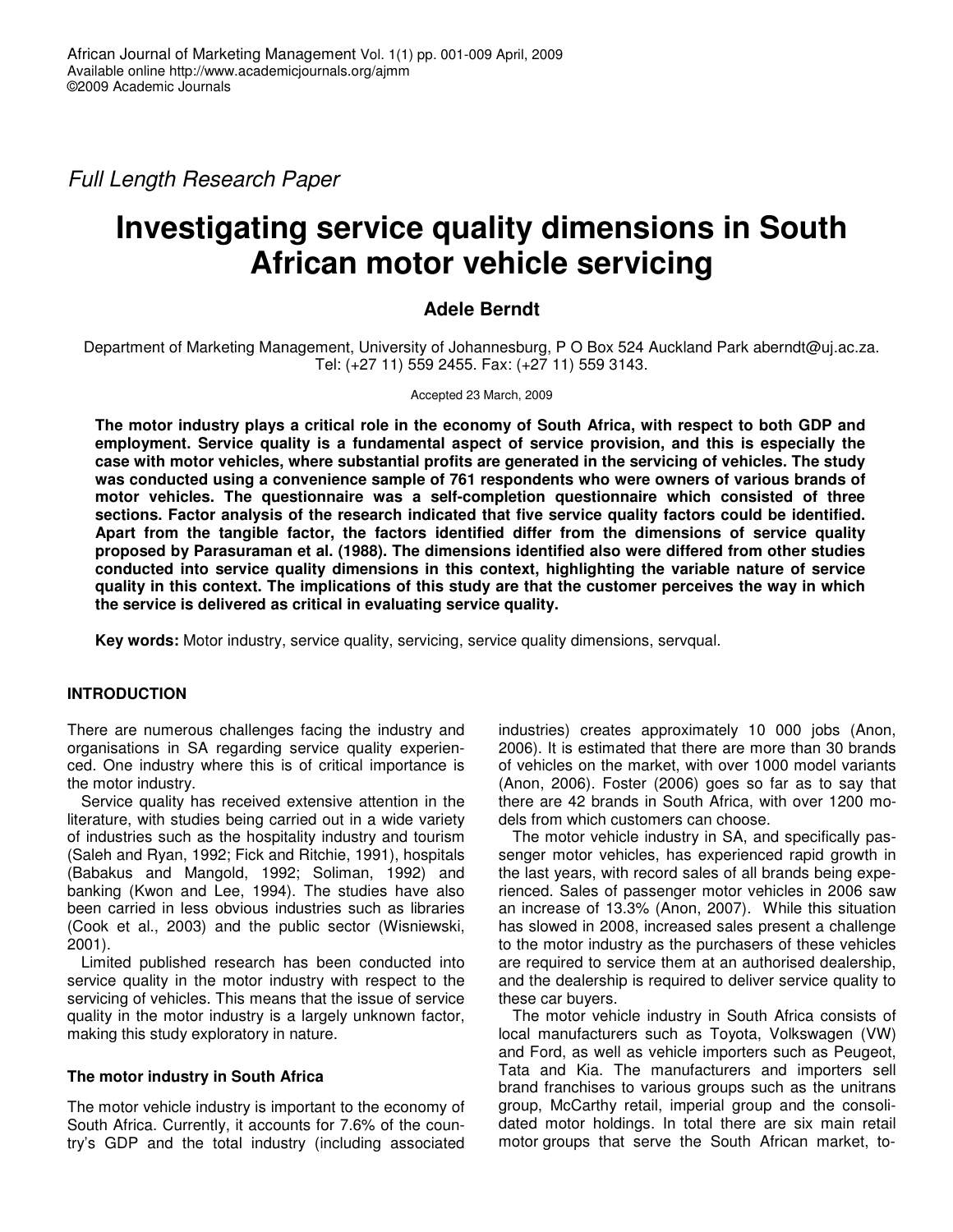gether with a number of independent operators.

Motor vehicle servicing takes place after purchase in order to maintain the vehicle. It becomes the contact point between the dealership and the customer as the activities of the sales executive have been completed upon the sale of the vehicle. The challenge facing dealerships in SA is the quality of the service offered to custommers, with the current shortage of technicians to service the vehicle and the high volumes of vehicles having to be serviced. Service quality is important to these motor dealerships as they are franchised dealerships, and if they do not provide quality service, the motor manufacturer may remove the franchise (Rogan, 2006; Swartz, 2005).

## **SERVICE QUALITY**

## **Service quality defined**

Service quality has been defined as the degree and direction between customer service expectations and perceptions (Newman, 2001). Perceived service quality is defined as the evaluation of the service across the episodes when compared to some explicit or implicit standard (Storbacka et al., 1994). Further, it can be seen as how well a service satisfies the expectations of customers (Bouman and van der Wiele, 1992).

The importance of service quality is seen in the effect that it has on the organisation as a whole. It is seen in the following ways:

1) Service quality has an effect on customer satisfaction (Arasli et al., 2005; Zeithaml and Bitner, 2003; Kandampully, 1998). Using the confirmation model, satisfaction will be experienced by the customer, should the perceptions (of the actual experience) exceed the expectations of customers.

2) Service quality has an effect on customer loyalty (Heskett, 2002; Kandampully, 1998). Loyalty is experienced by the organisation when the perceived service quality experienced by the customers exceeds that which is offered by the competitors. The delivering of service quality to customers is required in the long term if the organisation is to experience the benefits of customer loyalty (Kandampully, 1998).

3) Service quality creates competitive advantage for organisations and is associated with successful organisations (Kandampully, 1998). It has been said that many organisations sell a similar product of similar quality, and that the differentiator between them is the service quality that is offered to the customer (Arasli et al., 2005).

4) Service quality affects relationships and relationship marketing, as customers are willing to build relationships with organisations that provide service quality (Zeithaml and Bitner, 2003).

5) Service quality has an effect on profitability and costs (Buttle, 1996). As service quality impacts on customer satisfaction, this also impacts on customer retention, reduction of costs and increased profitability (Zeithaml et al., 2006).

## **The dimensions of service quality**

Various views on the dimensions of service quality can be identified. The process orientation of Grönroos views service quality from the perspective of what the customer receives. This orientation identifies other components to service quality, namely technical quality, functional quality and reputational quality (Buttle, 1996; Johnson et al., 1995). Technical quality is concerned with the outcome of the service received by the customer. In the case of the workshop of the motor dealership, the evaluation refers to whether the car was adequately repaired. Functional quality refers to the way in which the service is offered and the actions of the employees in this interaction. In the case of the motor dealership, the customer would indicate if the employees were courteous and friendly. Reputational quality refers to the image of the organisation in the marketplace with respect to the service quality offered (Buttle, 1996; Johnson et al., 1995). In the case of the dealership, this refers to the reaction of others (such as family and friends) to mentions of the dealership.

Other dimensions of service quality have been proposed by Sasser et al. namely materials, facilities and personnel (Johnson et al., 1995). Lehtinen and Lehtinen have identified equipment, image and interaction as key factors in delivering service (Johnson et al., 1995).

The abovementioned perspectives of service quality have not received the same attention and empirical testing as those of Parasuraman et al. (1988) which has impacted on the way in which service quality is measured by researchers.

The research conducted by Parasuraman et al. (1988) initially identified ten dimensions associated with service quality, which were later reduced to five dimensions. The dimensions identified include reliability, assurance, tangibles, empathy and responsiveness (Zeithaml et al., 2006; Parasuraman et al., 1988), and are discussed briefly below.

**Reliability:** This is refers to the extent to which the service provider (the dealership) delivers on the promises made to the customer (O'Neill and Palmer, 2003; Buttle, 1996). Dealerships are known to contact the customer, promising that the vehicle will be ready for collection at a specific time. Upon arrival at the dealership, the customer is told that the vehicle is "nearly ready", much to their frustration. Reliability is regarded as the most important dimension of service quality (Chowdhary and Prakash, 2007; Zeithaml et al., 2006).

**Assurance:** this is refers to the degree of confidence and trust that the dealership is able to engender in the customer, based on the interactions between the parties (Zeithaml et al., 2006; O'Neill and Palmer, 2003; Buttle,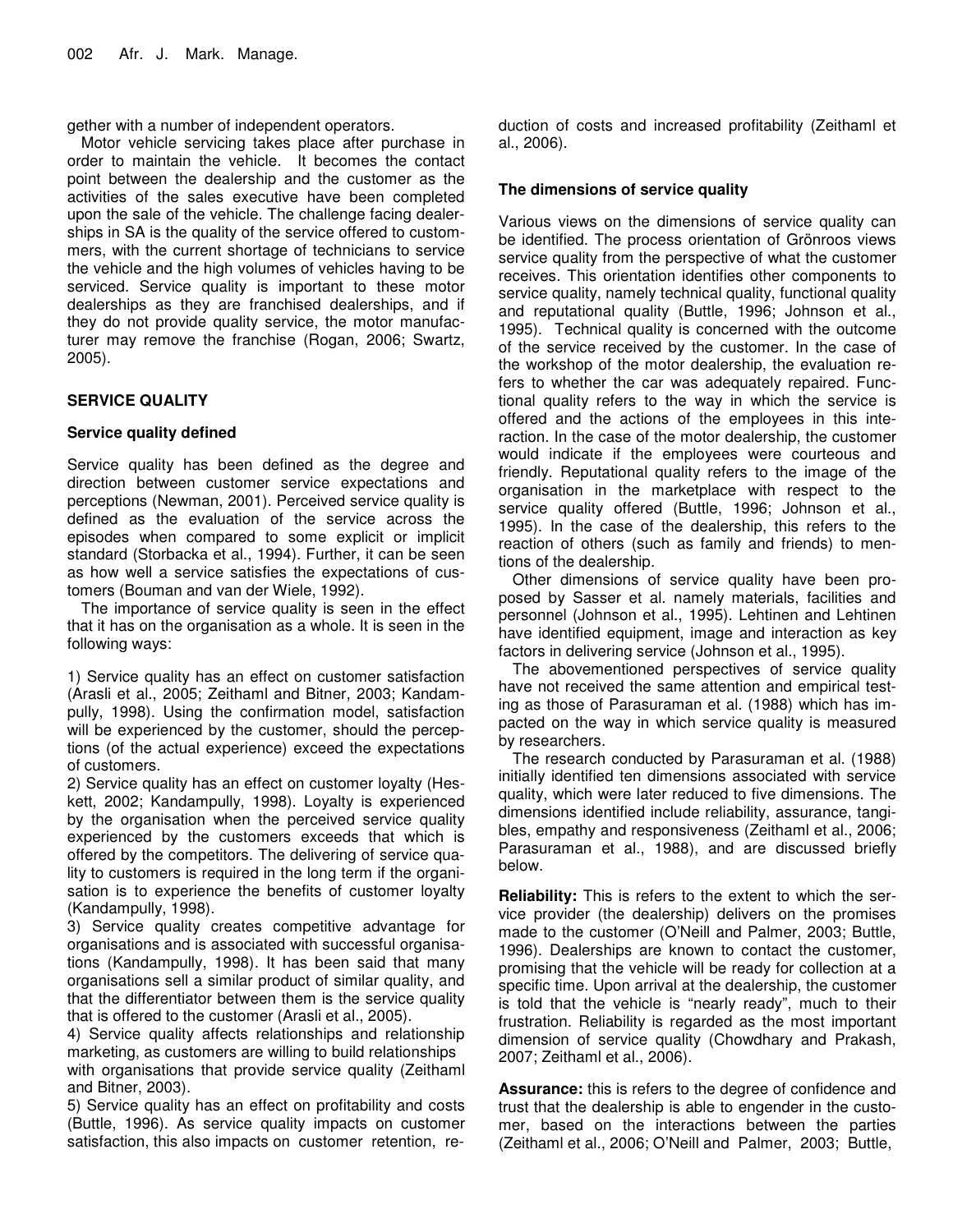1996). In the case of the dealership, the main source of assurance is with the service adviser. Their knowledge and manner of interaction with the customer inspires trust in the organisation.

**Tangibles:** This is refers to the physical cues that are part of the service delivery process (Zeithaml et al., 2006; O'Neill and Palmer, 2003). They are used to communicate to the customer about the service that can be expected. Tangible cues that form part of this dimension include the signage, parking and layout of the dealership itself.

**Empathy:** Here, the customer is treated in such a way that they feel important to the organisation, and that their needs are important to the organisation, such as that they receive caring, individualised attention (Zeithaml et al., 2006; O'Neill and Palmer, 2003). In the case of the motor dealership, this can be seen in the interactions between the organisation and the customer, and the nature of this interaction.

**Responsiveness:** this is refers to the willingness on the part of the service provider to deliver assistance to the customer (Zeithaml et al., 2006; O'Neill and Palmer, 2003). In the case of the motor dealership, this refers to the changes that have been observed in service hours from just being weekdays to include weekend and night services, due to the changes in the needs of customers.

While service quality has been identified consistently as being relevant in service industries (Kang and James, 2004; Grönroos, 2001; Asubonteng et al., 1996), there is no agreement on the specific dimensions or on the number of dimensions associated with it. There is little agreement on the exact nature and content of the dimensions of service quality (Kang, 2006). Further, it has been suggested that there are between one and eight dimensions (Chowdhary and Prakash, 2007; O'Neill and Palmer, 2003).

This study has used the Parasuraman et al. (1988) approach by measuring both expectations and perceptions. This approach has a theoretical basis (Long and McMellon, 2004), which resulted in this approach being "institution-nalised" (Buttle, 1996), while also having widespread empirical support.

#### **MEASURING SERVICE QUALITY**

#### **SERVQUAL**

Various ways of have been suggested to measure service quality, the most well-known being that of the servqual instrument (Parasuraman et al., 1988). This instrument for measuring service quality is based on the differrences between the perceptions and expectations of customers regarding the dimensions of service quality (Athanassopoulos et al., 2001). The expectations are linked to a specific category of service providers (dealer-

ships) and the specific service provider (e.g. Dealership A) (Buttle, 1996). The difference between the perceptions and expectations indicates the existence of a gap. The instrument was developed with 22 statements reflecting each of the dimensions identified, but this has been adapted depending on the industry in which the research has been conducted. Associated with the servqual instrument is servperf. This instrument is based on the same dimensions as the servqual, however it only measures the service performance (Cronin and Taylor, 1992). This means that only perceptions are measured.

## **Other methods of measuring service quality**

In the light of the criticisms regarding the servqual methodology, other methods have been developed that can also be used, including topsis and the service quality loss method (or loss function) (Mukherjee and Nath, 2005).

Topsis refers to the "Technique for Order Preference by Similarity to Ideal Solution". It is a method that assists in identifying and selecting the attributes of the service that would result in customer satisfaction (Mukherjee and Nath, 2005). It enables the organisation to determine the ideal solution (all the best values of attainable criteria) and the negative ideal solution (all the worst values) (Mukherjee and Nath, 2005). This algorithm seeks to find the chosen solution should have the "shortest distance from the positive ideal salutation and the longest distance from the negative ideal solution" (Lai et al., 1994).

The Service quality loss or loss function method examines that which the organisation would lose due to poor service quality, and hence the organisation that suffers the least would deliver the best quality (Mukherjee and Nath, 2005). The perspective of this approach thus refers to what harm the organisation would suffer due to the poor service quality offered to the customer.

Other methods have been developed that have been used in specific environments, such as the PP Picker Patient Experience Questionnaire (PPEQ) which evaluates service quality in the medical context (Jenkinson et al., 2002).

#### **Criticisms of the use of servqual**

Despite its extensive use in measuring service quality, the servqual instrument is not without criticism. Cronin and Taylor have specifically commented on the measurement of the expectations and perceptions in the servqual instrument (Cronin and Taylor, 1992). Further, the criticism includes the comments that the instrument is based on the gaps model approach to service quality, which does not have an empirical basis (Teas, 1994; Cronin and Taylor, 1992). Further operational and theoretical criticisms have been identified, largely linked to the interpretation and implementation of the instrument (Newman, 2001; Buttle, 1996). It has also been suggested that servqual does not have a universal applicability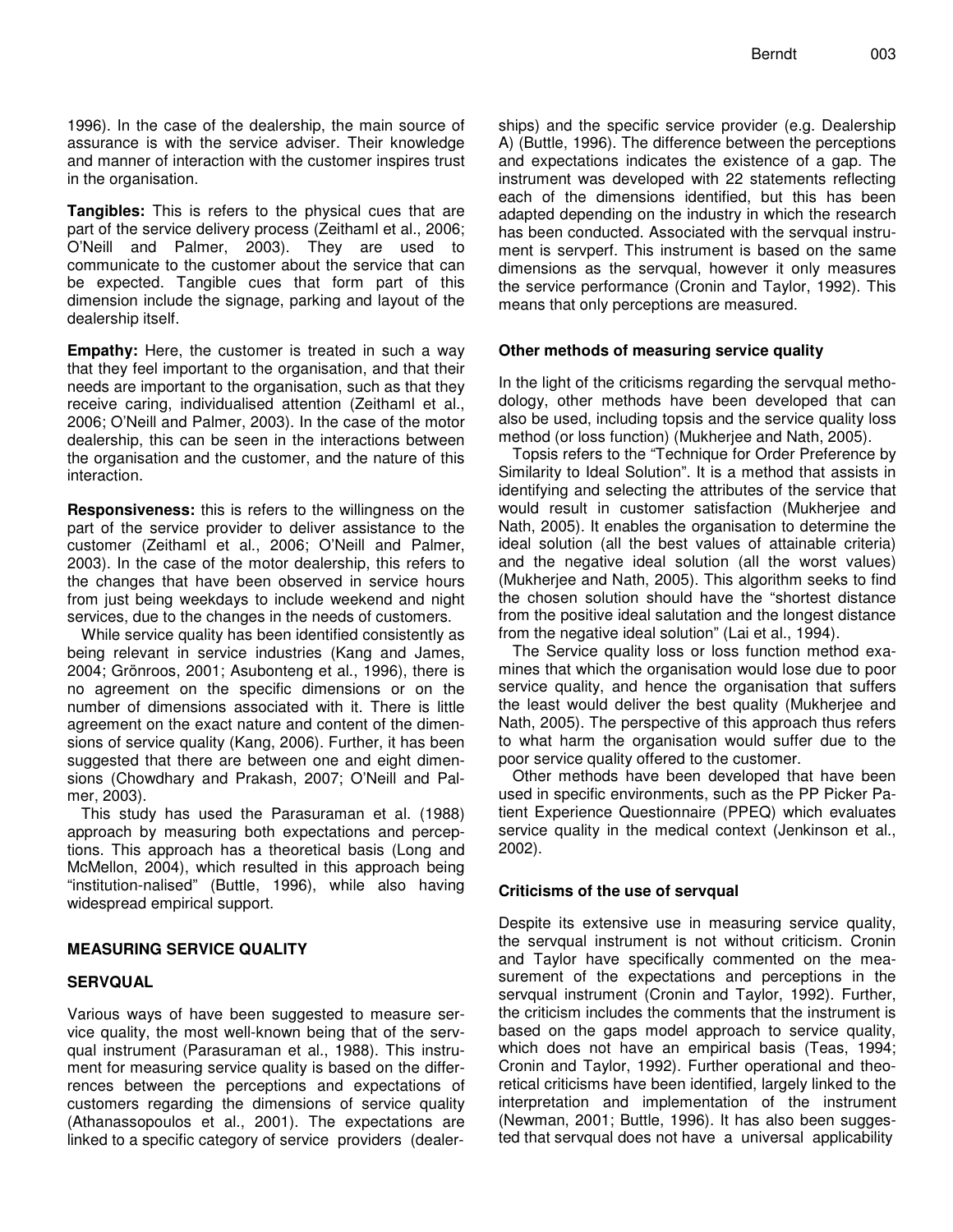**Table 1.** Reliability of the factors identified in the study

| Original servqual dimensions                  | <b>Factors identified</b>   | Cronbach's alpha |
|-----------------------------------------------|-----------------------------|------------------|
| Empathy/Assurance, Reliability/Responsiveness | Factor 1: Customer kindness | 0.920            |
| Tangible                                      | Factor 2: Tangibles         | 0.800            |
| Reliability/Assurance                         | Factor 3: Faith             | 0.760            |
|                                               |                             |                  |

(Bouman and van der Wiele, 1992).

**Table 2.** Reliability of the factors identified in the exploratory study

| Original servqual dimensions | <b>Factors identified</b>                          | Cronbach's alpha |
|------------------------------|----------------------------------------------------|------------------|
| Empathy/Assurance            | Factor 1: Employee/commitment quality              | 0.939            |
| Tangible                     | Factor 2: Tangible quality factor                  | 0.877            |
| Reliability/ Responsiveness  | Factor 3: Promise/delivery quality factor          | 0,853            |
| Empathy                      | Factor 4: Communication/interaction quality factor | 0,813            |

(Berndt and Herbst, 2006).

(Svensson, 2004). The focus of servqual has also been criticised, as it is on the service-delivery process, rather than the service-encounter outcomes (Kang, 2006). Another criticism that has been levelled against servqual is the inability to connect the perceptions in the model to specific attitudes, and also not connecting to fields of study such as psychology and economics (O'Neill and Palmer, 2003).

Despite the criticisms that have been levelled against servqual, it remains an instrument that is used in all areas of business and industry, including the non-profit sector, such that its use has largely been "institutionalised" (Buttle, 1996).

There is less criticism with regards to Topsis and Loss function, limiting their use. Topsis and the Loss function methods are quantitative decision making tools. Further, it has been suggested that Topsis does not consider the relative importance of the distances that are part of the model (Mukherjee and Nath, 2005) and that Loss function does not provide an optimal solution.

#### **Previous service quality research into the motor industry**

The initial study into service quality within motor servicing was conducted by Bouman and van der Wiele (1992), using a questionnaire that utilises the dimensions identified by Parasuraman et al. (1988). The sample was 226 customers of motor servicing outlets. Factor analysis indicated three factors, but these are not clearly linked with the original dimensions (Bouman and van der Wiele, 1992). The three factors identified and their associated Cronbach's alphas are reflected in Table 1.

#### **Previous service quality research into the motor industry in South Africa (2006): An exploratory study**

Exploratory research was conducted into the nature of

service quality in the motor industry in South Africa. In this study, the research of Bouman and van der Wiele (1992) was adapted to the local environment and a factor analysis was done. This factor analysis identified four factors that could be used to evaluate service quality. These factors were identified as employee/commitment quality, tangible quality, promise/delivery quality and communication/interaction quality (Berndt and Herbst, 2006). The link between these dimensions with the initial dimensions and the reliability of these dimensions (Cronbach Alpha) are reflected in Table 2.

#### **The research problem**

It has been proposed that different service dimensions are important in different industries (Long and McMellon, 2004), and in the motor industry in South Africa, there is no definitive study which identifies the important dimensions. It is necessary to investigate service quality in specific industries or contexts (Svensson, 2006). In order to determine the dimensions for this context, this research was undertaken.

The increase in the sales of motor vehicles has made motor vehicle servicing a critical issue in the motor Industry and in the future success of the motor vehicle brands. Poor service quality in motor vehicle servicing has not received attention and due to its importance, it is necessary to examine this topic. Further, little published research has been undertaken associated with the issue of service quality in South Africa, indicating the importance of this research. This provides the following research questions: What is the nature of service quality in the motor industry? Do the dimensions identified by Parasuraman et al (1988) exist within this context?

## **RESEARCH OBJECTIVES**

The purpose of research objectives is to provide an indi-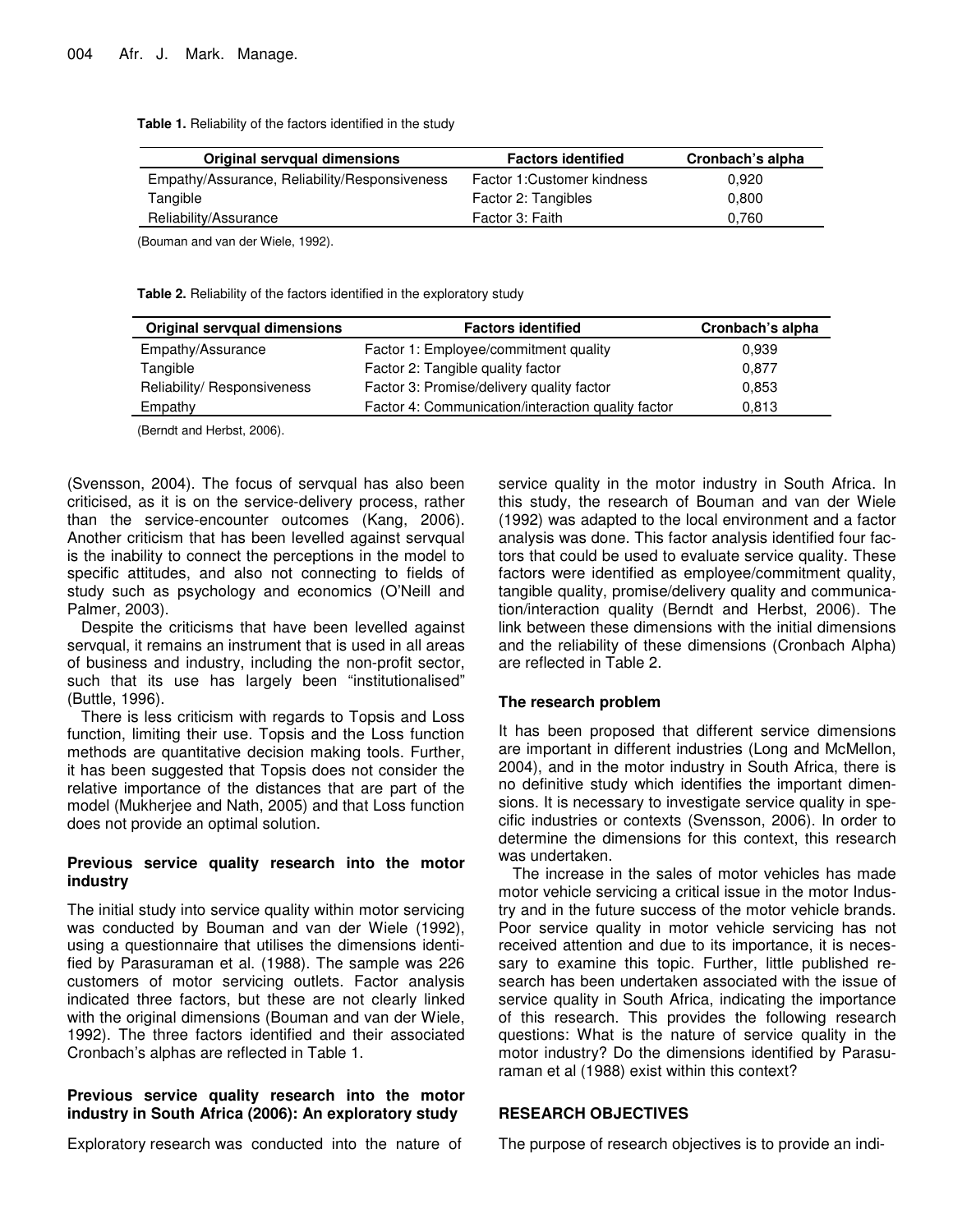cation of the goals to be achieved by the research (Zikmund and Babin, 2007).

### **Primary objective**

The primary objective in this research was to determine the nature of service quality in the motor industry.

### **Secondary objectives**

Two secondary research objectives were derived from the primary objective, namely:

1). To determine customer perceptions of the dimensions of service quality (responsiveness, reliability, assurance, tangibles and empathy) .

2). To determine the existence of the dimensions of service quality in the motor industry

## **RESEARCH DESIGN**

The purpose of research design is to present the master plan that will specify the methods and procedures for collecting and analysing the information (Zikmund and Babin, 2007). Quantitative research is defined as the techniques involving relatively large numbers of respondents who provide "descriptive information" that cannot easily be projected on the population as a whole (Dillon et al., 1994). In this study, use was made of survey research which meant that quantitative research was carried out.

#### **The research instrument**

The research made use of a SERVQUAL instrument (in the form of a self-completion questionnaire). There were three components to the questionnaire used in this study.

**Section A:** This was a biographical section in order to obtain information about the consumer of the service. The questions posed related to the respondents' age, gender and income, as well as the period in which they had been associated with a specific dealership identified by the respondent. The categories used for age, income and occupation were based on those used by Stats SA in the national census. Where appropriate, categories were combined for greater clarity.

**Section B:** This was a customer service evaluation using the servqual formulation. The servqual instrument is regarded as a relationship survey as it attempts to determine the nature of the customer's relationship with the organisation (Zeithaml and Bitner, 2003). The servqual instrument was developed by Parasuraman et al., (1988) to determine the service attributes, and servqual groups them into the five dimensions of service quality. Further,

this questionnaire had been developed by Bouman and van der Wiele (1992), and adapted to the South African environment by Berndt and Herbst (2004). A total of 39 statements were used in this research. A 5-point scale was used in this servqual instrument.

**Section C:** These questions attempted to determine the overall perceptions that the customer had regarding the relationship quality with the specific dealership, but do not form the focus of this paper. Dimensions used in this section are based on the work of Roberts et al., (2003), but do not form part of this paper.

# **Sampling**

A convenience sample is a non-probability sample where the sample is determined based on the fact that it is easy to collect (McDaniel and Gates, 1998). Use was made of a convenience sample to collect the data.

## **Data collection**

There are various ways in which data can be collected, including postal, electronic and personal collection methods (McDaniel and Gates, 1998). In this research, use was made of field workers who distributed and collected the questionnaires but who were not required to assist in the completion of the questionnaire as it was a selfcompletion questionnaire. Personal contact resulted in the increase in the response rate received. A total of 761 questionnaires were distributed and due to personal contact with the field workers, a realisation rate of 100% was achieved. These questionnaires were analysed and a factor analysis was used to indicate the factors indicated by those servicing their vehicles at various dealerships.

## **FINDINGS OF THE STUDY**

#### **Respondent profile**

Responses were received from 761 respondents who are motor vehicles owners and responses were received regarding their servicing and specifically service quality. The typical respondent has the following profile; The respondents were most likely to be:

• In the age group between 20 and 29 years of age (37.4%).

- More likely to be female (54.2%).
- Have a university degree (38.2%).
- More likely to own a VW (24.9%) or Toyota (24.1%) (the manufacturers which have the largest market share in SA (Anon, 2009).
- Service their vehicle at a dealership (80.1%).
- Servicing for less than five years at the specific dealership (89.3%).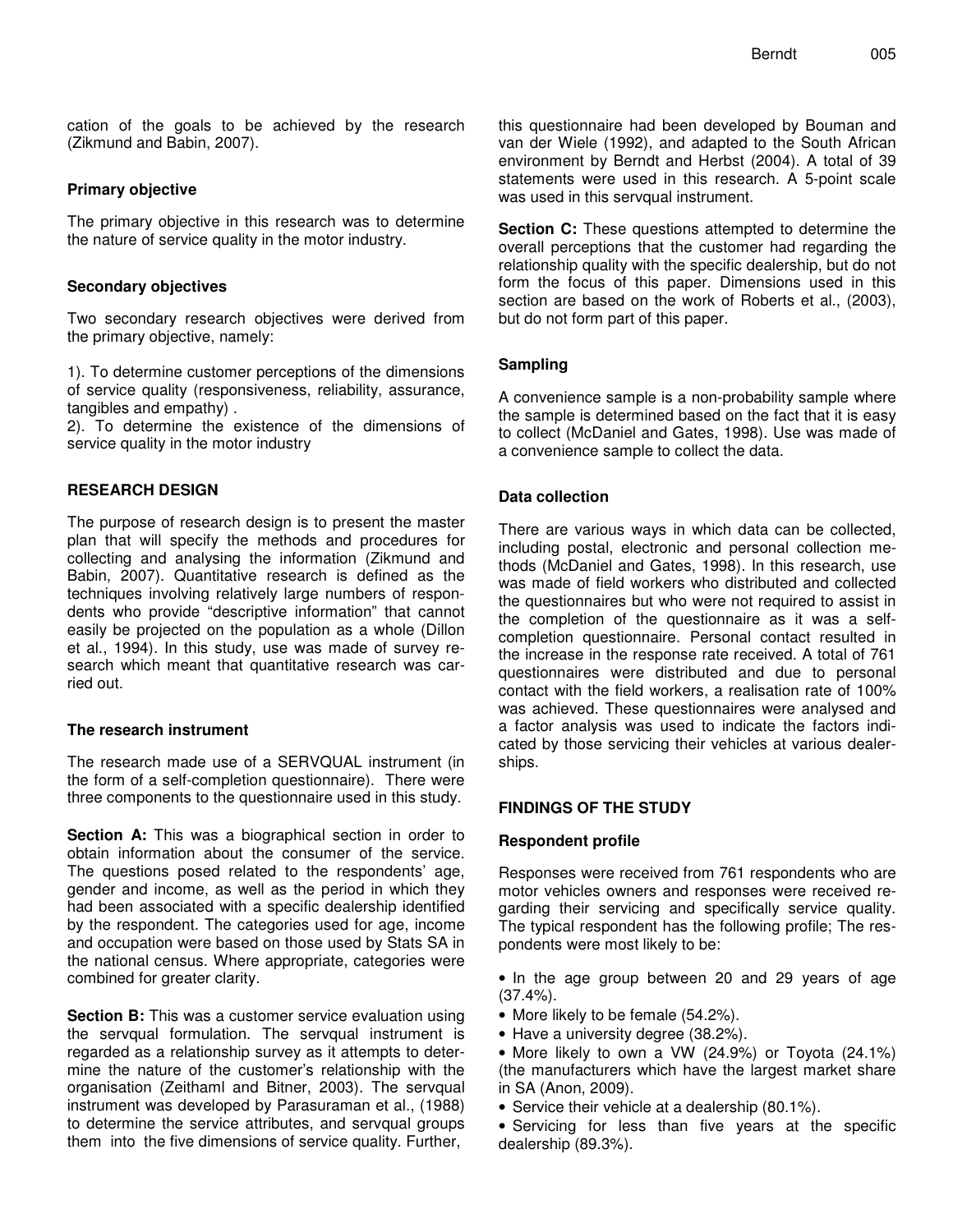| <b>Table 3. Total variance</b> |
|--------------------------------|
|--------------------------------|

|               | <b>Initial Eigenvalues</b> |              |
|---------------|----------------------------|--------------|
| <b>Factor</b> | % of variance              | Cumulative % |
|               | 38,755                     | 38,755       |
| 2             | 6,714                      | 45,469       |
| 3             | 4,881                      | 50,350       |
| 4             | 4,123                      | 54,473       |
| 5             | 3.426                      | 57,899       |

**Table 4**. Cronbach's alpha of the factors identified

| <b>Factor</b>                      | Cronbach's alpha |
|------------------------------------|------------------|
| Factor 1: Customer-focused quality | 0.886            |
| Factor 2: Tangibles                | 0.876            |
| Factor 3: Delivery quality         | 0.908            |
| Factor 4: Communication quality    | 0.833            |
| Factor 5: Customer care quality    | 0.773            |

Service only one vehicle at the dealership (78.8%).

 $\overline{a}$ 

#### **Specific analysis**

Further analysis was conducted on the responses received to determine the existence of specific factors in service quality. Use was made of factor analysis which made it possible to summarise the findings into a number of dimensions (Diamontopolous and Schlegelmilch, 2000). In this instance, use was made of Varimax rotation, and in this analysis, five factors were identified which accounted for 57.899% of the responses. Only items with a factor loading exceeding 0.4 are included (Bradley, 2007). The total variance is reflected in Table 3.

#### **The factors identified**

As indicated, five factors were identified associated with servicing in the motor industry, which have been identified as follows:

**Factor 1. Customer-focused quality:** Statements relating to this dimension reflect the organisation's contact with the customer and the way in which they interact with the customers. The statements link to assurance and empa-thy. These statements account for 38.755% of responses, making it the dominant factor in this factor analysis.

**Factor 2. Tangibles:** Statements that are grouped in this dimension all relate to the physical evidence in a dealership and the perceptions of customers regarding these aspects.

**Factor 3. Delivery quality:** Statements that form this fac-

tor reflect the way in which the core service is presented (namely car servicing).

**Factor 4. Communication quality:** The statements reflecting this dimension reflect the way in which the service department specifically communicates with the customer regarding the servicing of the vehicle that has taken place.

**Factor 5.** Customer care quality: The statements indicate the ways in which the dealership can show care to the customer regarding the servicing arrangements.

A detailed analysis of the statements associated with each factor is seen in Annexure A.

#### **Reliability of the results**

Reliability refers to the degree to which an instrument (or measure) is free from random error, and is thus able to provide consistent data (McDaniel and Gates, 1998). Use was made of Cronbach's alpha to determine the reliability of the findings presented. A Cronbach alpha was determined for each dimension reflecting the overall reliability of the statements for each dimension. While one indicates perfect reliability, the value of 0.7 is regarded as the lower level of acceptability (Hair et al., 1998). The reliability for the factors identified is reflected in Table 4. This is consistent with the reliability scores that have been found in other servqual studies (Badri et al., 2005; Anthony et al., 2004; Asubonteng et al., 1996), indicating the relative reliability of these results. Further, the reliability of this survey is comparable to that of the exploratory study refer to Table 2 (Bouman and van der Wiele, 1992).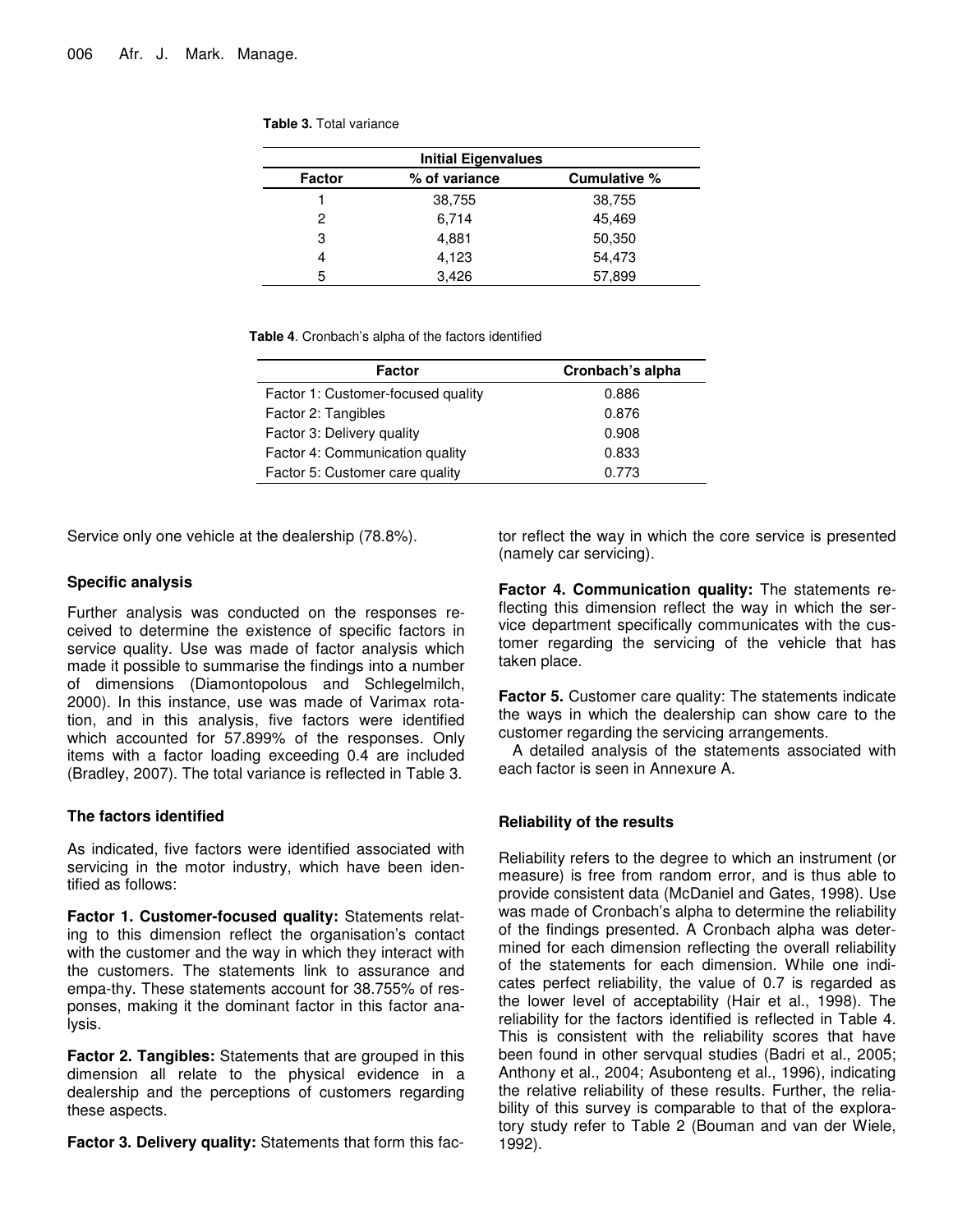| Servqual<br>dimension | <b>Description</b>                                                               |       | <b>Factor</b> |       |       |       |
|-----------------------|----------------------------------------------------------------------------------|-------|---------------|-------|-------|-------|
|                       |                                                                                  | 1     | $\mathbf 2$   | 3     | 4     | 5     |
| Empathy               | The interest of the customer is considered                                       | 0,773 |               |       |       |       |
| Empathy               | Requests/instructions of customers are honoured                                  | 0,667 |               |       |       |       |
| Assurance             | The customer is informed what service level can be<br>expected                   |       |               |       |       |       |
| Reliability           | The dealership<br>solving<br>focuses on<br>customer<br>complaints                |       |               |       |       |       |
| Assurance             | The dealership<br>gives<br>advice<br>good<br>regarding<br>maintenance            | 0,586 |               |       |       |       |
| Assurance             | Employees are courteous                                                          | 0,580 |               |       |       |       |
| Empathy               | Customers are known by name                                                      | 0,380 |               |       |       |       |
| Tangibles             | There is clear signage at the dealership                                         |       | 0,679         |       |       |       |
| Tangibles             | The infrastructure is neat                                                       |       | 0,672         |       |       |       |
| Tangibles             | There is sufficient space to sit in the waiting area                             |       | 0,636         |       |       |       |
| Tangibles             | Promotional material is attractive                                               |       | 0,611         |       |       |       |
| Tangibles             | The dealership's grounds are neat                                                |       | 0,608         |       |       |       |
| Tangibles             | Employees are well groomed                                                       |       | 0,595         |       |       |       |
| Tangibles             | Cars are clean after servicing                                                   |       | 0,491         |       |       |       |
| Tangibles             | There are enough parking places                                                  |       | 0,453         |       |       |       |
| Responsiveness        | The telephone is answered promptly                                               |       | 0,387         |       |       |       |
| Tangibles             | Warrantee agreements are clearly explained                                       |       |               |       |       |       |
| Reliability           | The service personnel are reliable                                               |       |               | 0,639 |       |       |
| Assurance             | The dealership has competent employees                                           |       |               | 0,605 |       |       |
| Empathy               | Service personnel provide personal attention                                     |       |               | 0,575 |       |       |
| Responsiveness        | Complaints are dealt with quickly                                                |       |               | 0,569 |       |       |
| Empathy               | Customers are attended to in a friendly way                                      |       |               | 0,560 |       |       |
| Reliability           | Repairs are error free                                                           |       |               | 0,549 |       |       |
| Reliability           | Appointments are kept                                                            |       |               | 0,504 |       |       |
| Responsiveness        | The customer receives prompt attention on arrival                                |       |               | 0,495 |       |       |
| Reliability           | The vehicle is ready at the promised time                                        |       |               | 0,468 |       |       |
| Responsiveness        | The dealership explains why repairs are carried out                              |       |               | 0,363 |       |       |
| Assurance             | Customers are contacted when the repair becomes<br>more expensive than estimated |       |               |       | 0,648 |       |
| Reliability           | Customers are contacted when additional repairs<br>have to be done               |       |               |       | 0,602 |       |
| Reliability           | The invoice is explained to the customer                                         |       |               |       | 0,577 |       |
| Tangibles             | A checklist of repairs carried out is provided                                   |       |               |       | 0,491 |       |
| Tangibles             | Invoices are neat and distinctive                                                |       |               |       | 0,474 |       |
| Empathy               | Operating hours are convenient                                                   |       |               |       | 0,440 |       |
| Assurance             | Customers know which mechanic repaired their car                                 |       |               |       | 0,399 |       |
| Tangibles             | A replacement vehicle is available                                               |       |               |       |       | 0,750 |
| Responsiveness        | The service adviser delivers the car                                             |       |               |       |       | 0,535 |
| Empathy               | Customers are able to deliver their vehicles outside                             |       |               |       |       | 0,534 |
|                       | normal operating hours                                                           |       |               |       |       |       |
| Empathy               | The level of satisfaction of customers is monitored                              |       |               |       |       | 0,467 |
| Empathy               | Agreement is reached beforehand on the payment<br>method                         |       |               |       |       | 0,374 |

**Annexure A**. Factors identified in motor vehicle servicing

## **MANAGERIAL IMPLICATIONS OF THIS STUDY**

service quality in the motor industry and to determine customer perceptions of the established dimensions of service quality. This study is one of a few that have been

The objective of the study was to determine the nature of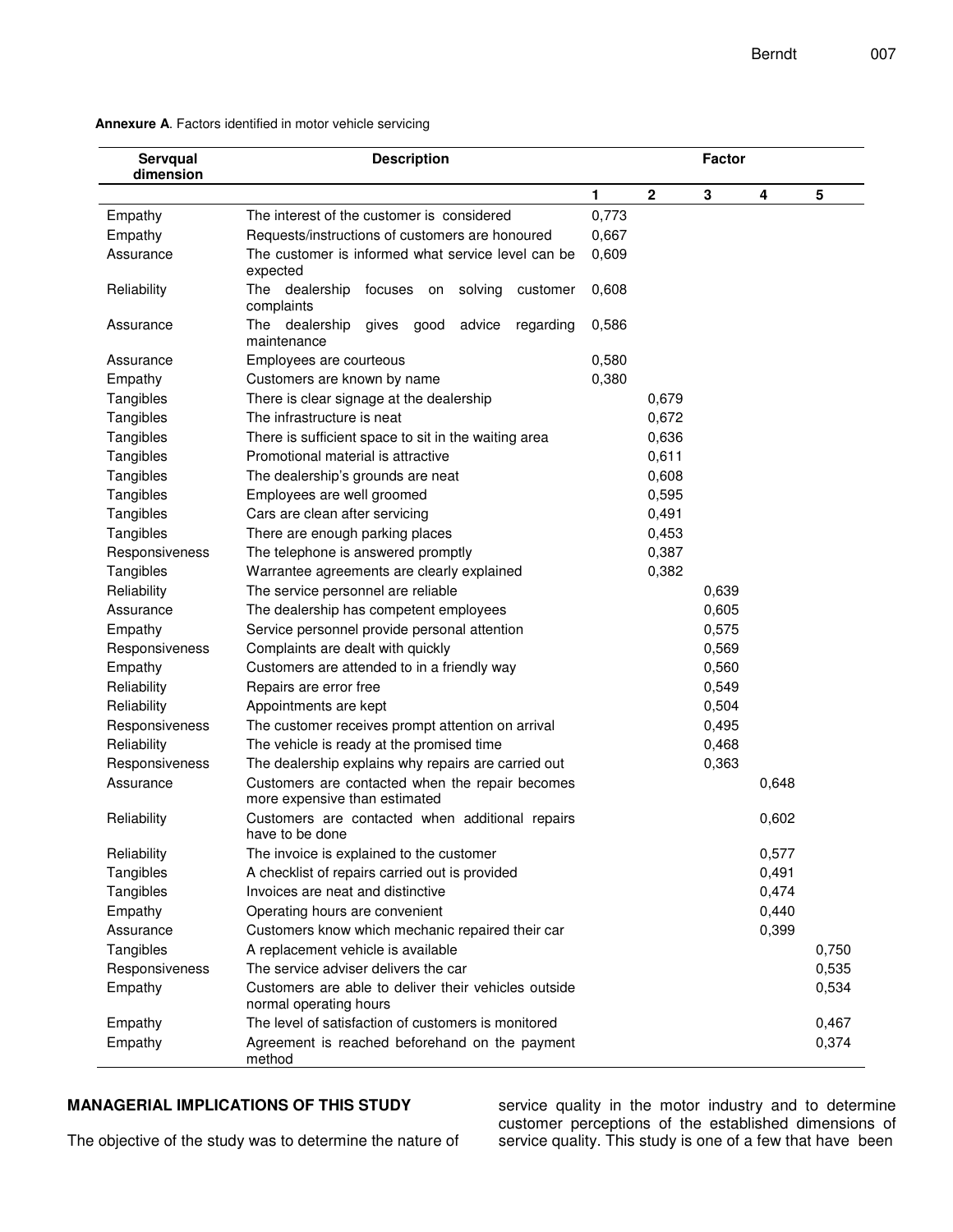| Bouman and van der<br><b>Wiele (1992)</b> | <b>Berndt and Herbst Exploratory study</b><br>(2006) | <b>Factors identified</b><br>Current study (2007) |
|-------------------------------------------|------------------------------------------------------|---------------------------------------------------|
| Customer kindness                         | Employee/ commitment quality                         | Customer-focused quality                          |
| Tangible                                  | Tangible quality factor                              | Tangibles                                         |
| Faith                                     | Promise/ delivery quality factor                     | Delivery quality                                  |
|                                           | Communication/ interaction quality factor            | Communication quality                             |
|                                           |                                                      | Customer care quality                             |

**Table 5.** Comparison of factors identified in vehicle servicing

conducted in this specific area. From the study, five dimensions of service quality were identified in motor servicing. The dimensions identified in the factor analysis do not fit into the original dimensions (apart from the tangible aspects associated with motor vehicle servicing).

While these are different from those identified by Parasuraman et al. (1988), it is possible to compare the dimensions identified in this sector to those identified in earlier studies. This study indicates the importance of the service delivery process within the service situation and the effect this has on the perceptions of service quality. Customer focus is a dominant dimension, and hence the organisation needs to ensure that they pay close attention to the aspects such as focus on the customer's needs and dealing with the issues raised by the custommer. Service managers need to investigate ways in which these processes can be changed to be more customercentric in order to satisfy customer needs. These actions link specifically to aspects relating to empathy and assurance (in the original dimensions) that are exhibited by employees towards the customers.

#### **Limitations of this study**

The findings of the study cannot be generalised across all motor manufacturers as some have wider representation than others. The sample is also an educated one, which does not reflect the market as a whole.

The factor analysis indicates that while five factors have been identified, these factors are not clean factors, and that further research needs to be conducted into these factors and their use within the motor industry in South Africa. The factors identified in this study through factor analysis differ from the previous study, and hence further research is needed into this area.

#### **Service quality in the motor industry in the light of previous studies**

A further objective of the study was to be able to compare the findings of various studies to determine whether common dimensions of service quality can be identified. The results of studies done in vehicle servicing with regard to service quality are summarised in Table 5. The Cronbach's alphas associated with each of these factors in all of the previous studies are regarded as acceptable (as discussed earlier). This indicates the validity of these factors in the studies conducted.

From the various factors identified in Table 5, the following commonalities can be identified:

i)The consistency of tangibles across all the studies undertaken.

ii) The identification of delivery quality and communication quality in both studies undertaken in South Africa.

A major difference in the studies undertaken includes the difference in the number of factors identified in the studies, with three, four and five being identified. The identification of these varying factors indicates that while there is a high degree of agreement of factors, there is no unanimity thus far in the research into this field. This indicates that further research needs to be conducted to clarify these dimensions.

#### **Conclusion**

The purpose of this research was to determine service quality in vehicle servicing in South Africa, specifically due to the increasing sales figures that have been recorded. The research has indicated that while the statements associated with a traditional servqual can be used to evaluate service quality, the dimensions (as reflected in the factors identified) are not clear. For this reason, alternative dimensions have been proposed in the South African context, and these can be used to improve the customer experience.

#### **REFERENCES**

- Anon (2009). Passenger Car sales. http://www.rgt.co.za/naamsa/passenger.asp? (accessed 18 February 2009).
- Anon (2007). Car producers' concerns about imports may be running on empty. Business Report.
- Anon (2006). Into Overdrive. Special report into the Motor Industry, Financial Mail.
- Anthony J, Anthony FJ, Ghosh S (2004). Evaluating service quality in a UK hotel chain: a case study. Inter. J. Contemporary Hospitality Manag., 16(6): 380 – 384.
- Arasli H, Katircioglu ST, Mehtap-Smadi S (2005). A comparison of service quality in the banking industry. Inter. J. Bank Market*.*, 23(7): 508 - 526.
- Asubonteng P, McCleary KJ, Swan JE (1996). "SERQVUAL revisited: